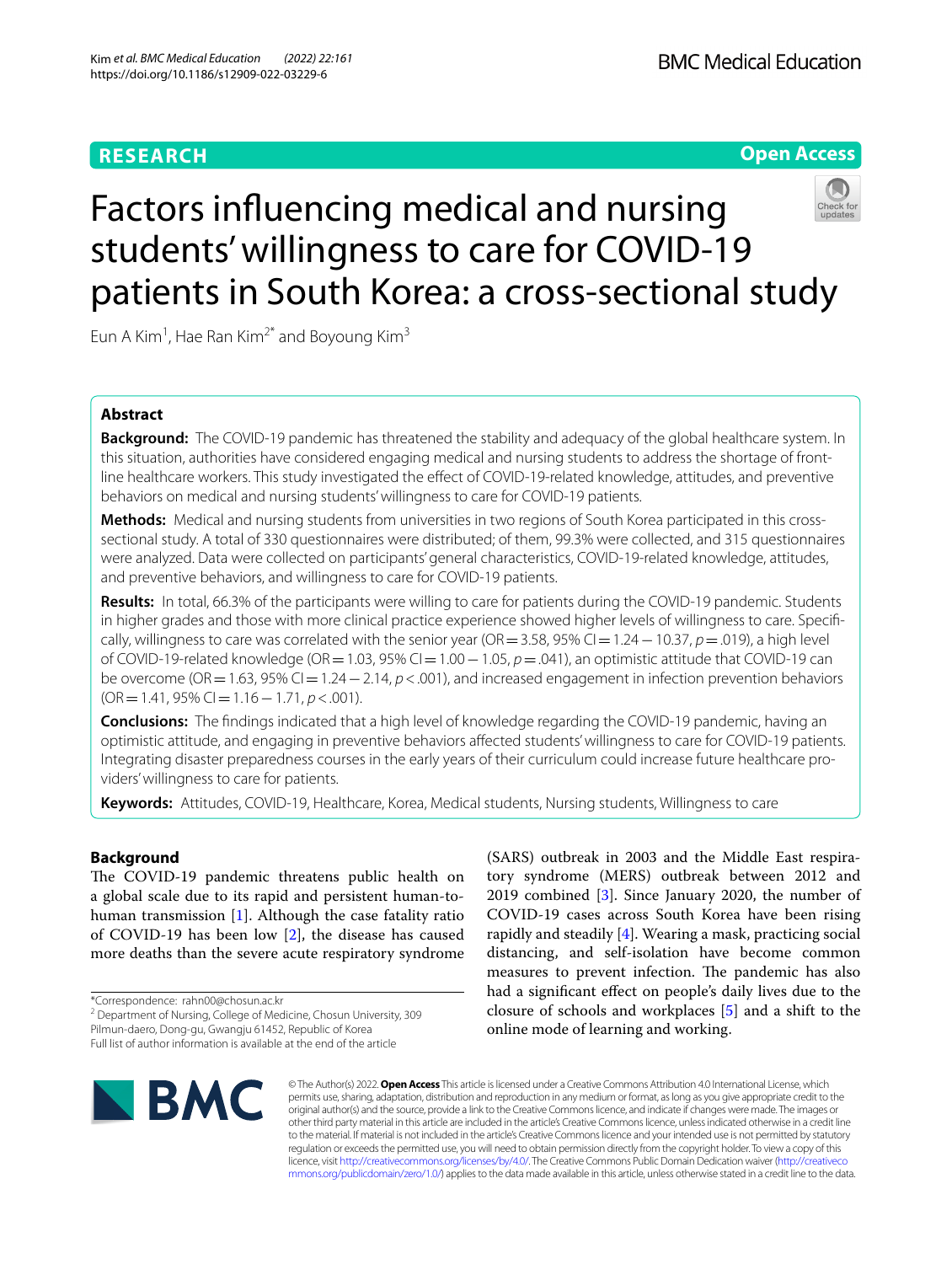Healthcare providers, especially physicians and nurses, are at serious risk of infection and even death because they are liable to come into contact with asymptomatic or even critically ill COVID-19 patients [[6\]](#page-6-5). Regardless of the occupational risks, physicians and nurses play a vital role in the proper functioning of the healthcare system and effective response to pandemic situations  $[7]$  $[7]$ . The unmitigated rise in cases of infection and mortality rates may afect medical and nursing students' willingness to care for COVID-19 patients. In a recent study on soonto-graduate nursing students in South Korea, only 2 of 58 participants were frmly willing to enter the nursing profession after graduating, owing to the impact of COVID-19 [[8\]](#page-6-7). A study on medical students in Saudi Arabia found that only 34% of the participants were willing to be frontline workers during the pandemic [\[9](#page-6-8)], while another study on Chinese medical students reported that just 18% of the participants were willing to work in the feld of infectious diseases such as COVID-19 [\[10\]](#page-6-9). Students' low levels of willingness to care for patients amid a disaster can lead to fuctuations and shortages in the number of healthcare providers, thus worsening the pandemic situation [\[11\]](#page-6-10).

Medical and nursing students, who are expected to play an important role in the healthcare workforce, gain technical knowledge as well as learn the necessary attitudes [[12\]](#page-6-11) and behaviors [[13\]](#page-6-12) during their education and training. Thus, these students form opinions regarding their willingness to care for patients in a crisis, such as the COVID-19 pandemic, during their training period [[14\]](#page-6-13). Recent studies reported that students with a broad range of essential clinical skills and knowledge regarding infectious diseases were highly willing to participate as healthcare providers during the COVID-19 pandemic [\[9](#page-6-8), [15,](#page-6-14) [16](#page-6-15)]. A study on fnal-year nursing students appointed to provide healthcare services during the COVID-19 pandemic found that the students' willingness to participate may decrease if they have negative attitudes and feel that they themselves or their families may be in danger. However, experience in infection prevention practices increased students' responsibility when caring for patients during the pandemic [\[17](#page-6-16)].

The rapid spread of COVID-19 and the resulting increase in the number of patients has caused overloading in healthcare systems, leading to a serious shortage of healthcare providers [\[18\]](#page-6-17). Gaining an understanding of medical and nursing students' willingness to fulfll their professional duties by participating as frontline healthcare workers during the COVID-19 pandemic can help develop future disaster response strategies [[19\]](#page-6-18). In South Korea, to date, there has been limited research regarding the relationship between COVID-19-related knowledge, attitudes, and preventive behaviors of medical and nursing students and their willingness to care for patients during the COVID-19 pandemic. Therefore, this study investigated medical and nursing students' willingness to care for COVID-19 patients, as well as the factors infuencing their willingness, in South Korea. Specifcally, it investigated the efect of students' COVID-19-related knowledge, attitudes, and preventive behaviors on their willingness to care for COVID-19 patients.

# **Methods**

# **Design and participants**

This study employed a cross-sectional descriptive research design and was conducted in two stages. First, a pilot study was conducted to verify the validity and reliability of the measurement tool [[20](#page-6-19)]. As willingness to care for COVID-19 patients was measured using a single questionnaire item, only the content validity was verifed. Then, the main study was conducted to investigate the factors that afect the willingness of medical and nursing students to care for COVID-19 patients; the questionnaire included participants' general characteristics, willingness to care for COVID-19 patients (one item), COVID-19-related knowledge (eight items), attitudes (two items), and preventive behaviors (nine items).

Students from four universities, located in two regions of South Korea, were recruited using convenience sampling. The participants comprised students in the preclinical (frst and second year) and clinical years (frst and second year) of medical school, as well as students from the nursing department (frst to fourth year). Previous research was consulted to ensure the selection of occupational groups that are most exposed to COVID-19 [\[21](#page-6-20)]. Studies with a similar research design were used as reference [\[22,](#page-6-21) [23](#page-6-22)], and the G\*Power 3.1.9 program was used to calculate the sample size. The minimum sample size required to perform a logistic regression analysis was calculated to be 298, with the following conditions: a twotailed test, significance level at  $\alpha$  = 0.05, odds ratio = 1.70, null hypothesis probability of  $H_0=0.2$ , and a power of 0.95. Accounting for a dropout rate of 10%, a total of 330 questionnaires were distributed; of these, 99.3% were collected, and a total of 315 questionnaires were analyzed.

#### **Procedure**

This study was performed in line with the principles of the Declaration of Helsinki and was approved by the University Institutional Review Board in South Korea. Data were collected in June 2020; Google Forms was used to distribute and collect the questionnaires. To conduct the survey, the purpose of this study was explained to professors in the four universities. After obtaining their consent, an identical link was sent to each of the professors, who then explained the study's purpose to their students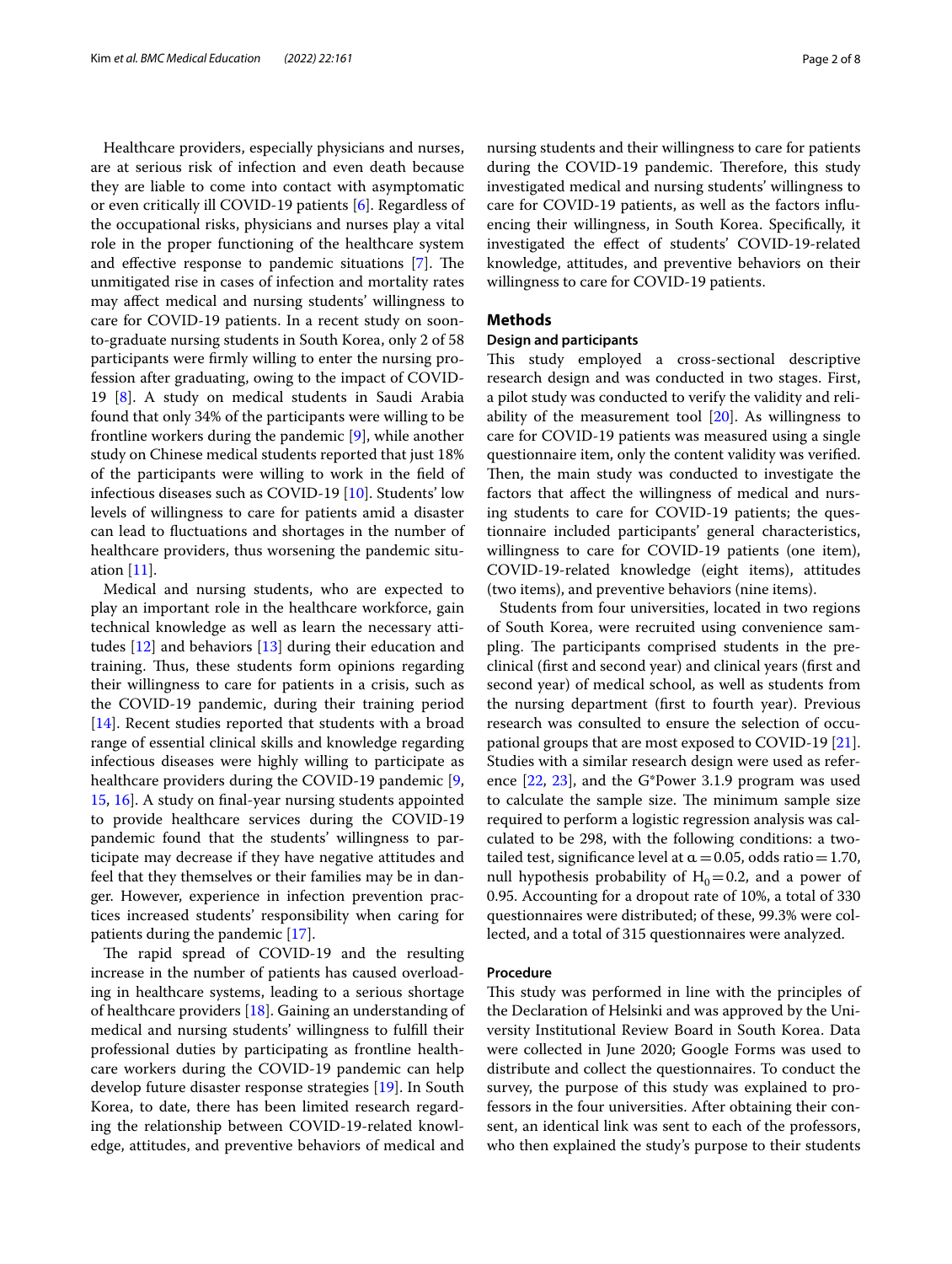and distributed the link. Participants were instructed to fll out a self-report questionnaire after providing informed consent for the study online. The students who completed the questionnaire were given a token of appreciation (an online coupon).

# **Variables**

# *General characteristics*

Previous studies were taken into consideration [[9,](#page-6-8) [20,](#page-6-19) [24](#page-6-23), [25\]](#page-6-24) to collect data on factors that could affect willingness to care for COVID-19 patients, including participants' sex, academic major, grade level, religion, subjective health status, and clinical practice experiences during the COVID-19 pandemic. Students in the frst and second year of medical school, and frst and second year of the nursing department were classifed as "sophomores." Students in the third and fourth year of medical school and third year of the nursing department were classifed as "juniors." Finally, students in the ffth and sixth years of medical school and fourth year of the nursing department were classifed as "seniors."

#### *Willingness to care for COVID‑19 patients*

A questionnaire item modifed from a previous study [[23](#page-6-22)] was used to measure the participants' willingness to care for COVID-19 patients. Participants could only respond with "I do not agree," "I do not know," or "I agree" to the following statement: I am willing to care for patients who have been or may have been infected with COVID-19 on the front lines. A response of "I agree" was classifed as "willingness," while the other responses were classifed as "unwillingness."

### *COVID‑19‑related knowledge*

The measurement scale in Taghrir et al.  $[26]$  $[26]$  was used to measure students' knowledge, after modifying it to fit the situation in South Korea. The eight-item questionnaire includes items on public preventive measures (three items), basic etiology and diagnoses (three items), and COVID-19 symptoms and treatments (two items). Participants could respond to each item with "No," "I do not know," or "Yes." A correct response was given 1 point, whereas the other responses were given 0 points. Scores were calculated by adding up the points and converting them to a 100-point scale. The total score ranged from 0–100 points; higher scores indicated higher levels of knowledge regarding COVID-19. When the measurement tool was developed, its reliability was demonstrated with a Cronbach's  $\alpha$  of 0.80. This study used the Kuder– Richardson Formula 20 (KR-20) to analyze the tool—the overall reliability was 0.81.

# *COVID‑19‑related attitudes*

The questionnaire employed by Zhong et al.  $[21]$  $[21]$  was used to assess students' attitudes; it was modifed to ft the situation in South Korea. It consists of two items regarding the prevention and control of the spread of COVID-19 and the confdence that the battle against COVID-19 can be won. Participants had to respond to each item with "I do not agree" (0 points), "I do not know" (1 point), or "I agree" (2 points). The total score ranged from 0–4 points, with higher scores indicating an optimistic attitude that COVID-19 can be overcome. The reliability of the scale was demonstrated by a Cronbach's α of 0.78 in this study.

#### *Preventive behaviors*

A measurement tool employed in previous studies was used after modifcation to ft the situation in South Korea  $[26, 27]$  $[26, 27]$  $[26, 27]$ . The questionnaire investigated behavior in public places (four items), personal hygiene and sharing behaviors (three items), and self-isolating behaviors (two items). Participants responded to each item with either "no" (0 points) or "yes" (1 point). The total score ranged from 0–9 points, with higher scores signifying increased engagement in COVID-19 infection prevention behaviors.

# **Validity and reliability**

Prior to the study, six experts were invited to review the measurement tools, including professors of medicine, infectious diseases, and nursing education. To clarify the acceptability of the questionnaire, a preliminary survey was conducted on 35 students, who reported that the items were clear and easy to understand [\[20](#page-6-19)]. As a result of these reviews, the content validity index of the questionnaire was deemed appropriate.

# **Data analysis**

The data were analyzed using IBM SPSS Statistics for Windows, version 24 (IBM Corp., Armonk, NY, USA). The independent t-test and  $\chi^2$  test were used to perform a univariate analysis on the diferences between students' willingness to care for COVID-19 patients based on their general characteristics, COVID-19-related knowledge, attitudes, and preventive behaviors. Additionally, a binary logistic regression analysis was conducted to identify the factors that afect willingness to care for COVID-19 patients. Only items with  $p < 0.05$  in the univariate analysis were input into the regression analysis, and the Hosmer–Lemeshow test was used to determine the goodness-of-ft of the model.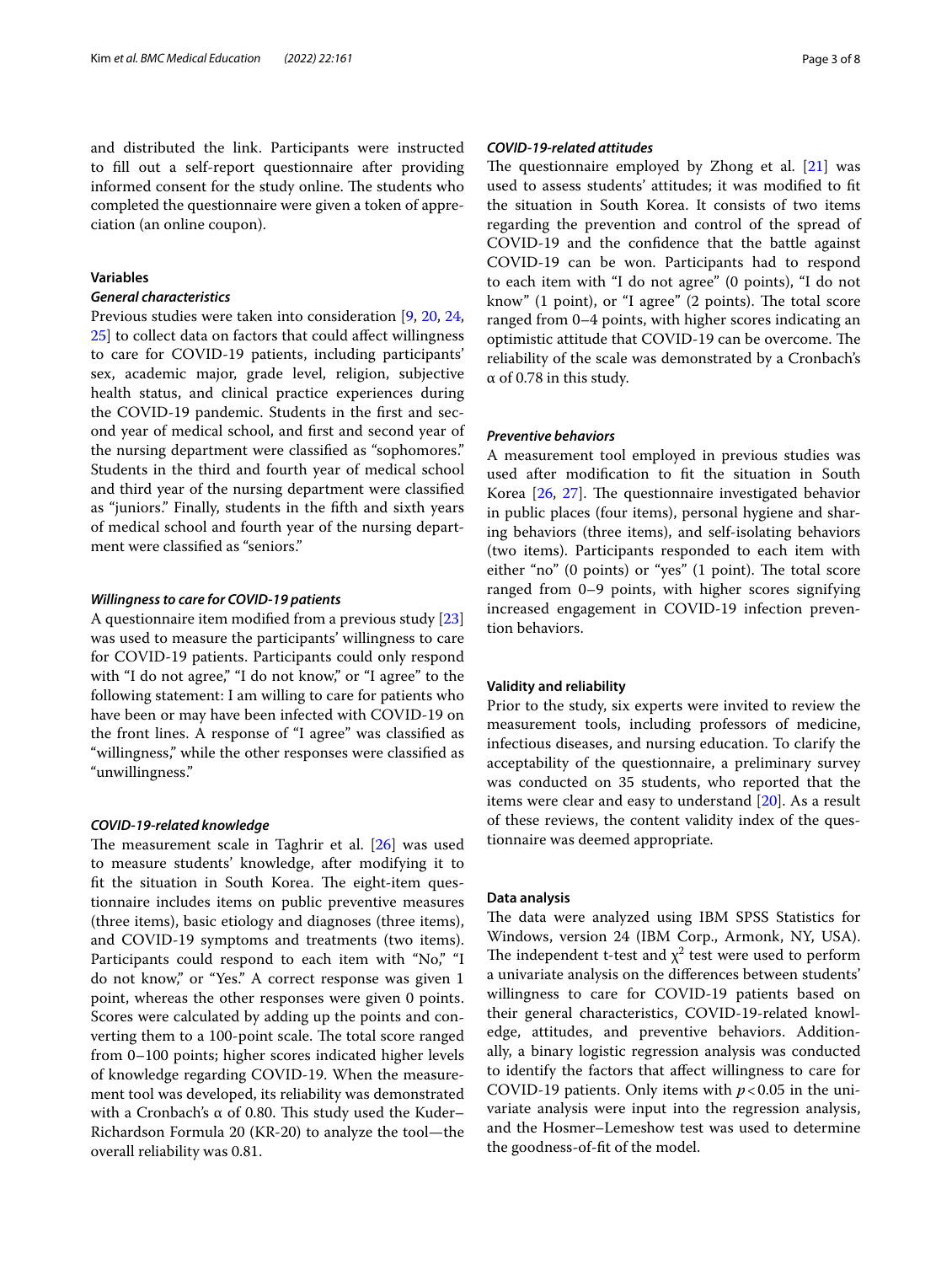# **Results**

# **Diferences in willingness to care for COVID‑19 patients based on participants' general characteristics**

Of the medical and nursing students who participated in this study,  $66.3\%$   $(n=209)$  expressed a willingness to participate in COVID-19 patient care, and 33.7%  $(n=106)$  responded that they were unwilling or unsure. There was a significant difference in the willingness to care for COVID-19 patients according to grade level/ academic year ( $\chi^2$  = 21.27, *p* < 0.001) and clinical practice experience during the COVID-19 pandemic ( $\chi^2$  = 15.10, *p*<0.001) (Table [1](#page-3-0)). For instance, 81.1%, 68.1%, and 48.9% of the seniors, juniors, and sophomores, respectively, responded that they were willing to participate in COVID-19 patient care. Additionally, 75.7% and 54.9% of the participants with and without clinical practice experience, respectively, responded that they were willing to participate in the care of COVID-19 patients (Table [1\)](#page-3-0).

# **The association between COVID‑19‑related knowledge, attitudes, and preventive behaviors and willingness to care for COVID‑19 patients**

The mean score for COVID-19-related knowledge was statistically and signifcantly higher in the willingness group (90.61) compared with the unwillingness group  $(86.9; t=2.86, p=0.005)$ . Similarly, the willingness group scored signifcantly higher on COVID-19-related attitudes compared with the unwillingness group (3.44 vs. 2.88;  $t=4.39$ ,  $p < 0.001$ ). Furthermore, the willingness group obtained higher scores for COVID-19-related preventive behaviors compared with the unwillingness group (8.34 vs. 7.65; t=4.39, *p*<0.001) (Table [2\)](#page-4-0).

# **Factors infuencing willingness to care for COVID‑19 patients**

The variables that showed a significant difference during the univariate analysis were general characteristics (grade level and clinical practice experience) and COVID-19-related knowledge, attitudes, and preventive behaviors. A binary logistic regression analysis was performed with the abovementioned characteristics as the independent variables and the willingness and unwillingness groups as the dependent variables. The results indicated that participants' willingness to care for COVID-19 patients was afected by their grade level and COVID-19-related knowledge, attitudes, and preventive behaviors. Specifcally, willingness to care was related to the senior year ( $OR = 3.58$ , 95%  $CI = 1.24 - 10.37$ ,  $p=0.019$ ), a high level of COVID-19-related knowledge (OR=1.03, 95% CI=1.00−1.05, *p*=0.041),

<span id="page-3-0"></span>

|  | <b>Table 1</b> Willingness to care for COVID-19 patients according to general characteristics ( $N = 315$ ) |  |  |  |  |
|--|-------------------------------------------------------------------------------------------------------------|--|--|--|--|
|--|-------------------------------------------------------------------------------------------------------------|--|--|--|--|

| <b>Variables</b>                                       | <b>Total</b><br>(n, %) | Willingness to care for COVID-<br>19 patients<br>$(n=209)$ | Unwillingness to care for<br><b>COVID-19 patients</b><br>$(n=106)$ | $x^2$ | p       |
|--------------------------------------------------------|------------------------|------------------------------------------------------------|--------------------------------------------------------------------|-------|---------|
| Gender                                                 |                        |                                                            |                                                                    | 0.03  | 0.863   |
| Male                                                   | 102(32.4)              | 67(65.7)                                                   | 35(34.3)                                                           |       |         |
| Female                                                 | 213(67.6)              | 142(66.7)                                                  | 71(33.3)                                                           |       |         |
| Grade                                                  |                        |                                                            |                                                                    | 21.27 | < 0.001 |
| Sophomore                                              | 90(28.6)               | 44(48.9)                                                   | 46(43.4)                                                           |       |         |
| Junior                                                 | 135(42.8)              | 92(68.1)                                                   | 43(31.9)                                                           |       |         |
| Senior                                                 | 90(28.6)               | 73(81.1)                                                   | 17(18.9)                                                           |       |         |
| Major                                                  |                        |                                                            |                                                                    | 0.07  | 0.796   |
| Nursing                                                | 193(61.3)              | 127(65.8)                                                  | 66(34.2)                                                           |       |         |
| Medicine                                               | 122(38.7)              | 82(67.2)                                                   | 40(32.8)                                                           |       |         |
| Religion                                               |                        |                                                            |                                                                    | 2.24  | 0.134   |
| Yes                                                    | 113(35.9)              | 81(71.7)                                                   | 32(28.3)                                                           |       |         |
| No                                                     | 202(64.1)              | 128(63.4)                                                  | 74(36.6)                                                           |       |         |
| Subjective health status                               |                        |                                                            |                                                                    | 2.46  | 0.292   |
| Poor                                                   | 19(6.0)                | 14(73.7)                                                   | 5(26.3)                                                            |       |         |
| Moderate                                               | 107(34.0)              | 65(60.7)                                                   | 42(39.3)                                                           |       |         |
| Good                                                   | 189(60.0)              | 130(68.8)                                                  | 59(31.2)                                                           |       |         |
| Clinical practice experiences dur-<br>ing the COVID-19 |                        |                                                            |                                                                    | 15.10 | < 0.001 |
| Yes                                                    | 173(54.9)              | 131(75.7)                                                  | 42(24.3)                                                           |       |         |
| No                                                     | 142(45.1)              | 78(54.9)                                                   | 64(45.1)                                                           |       |         |

*COVID-19* Coronavirus Disease-19, Data are expressed as n (%)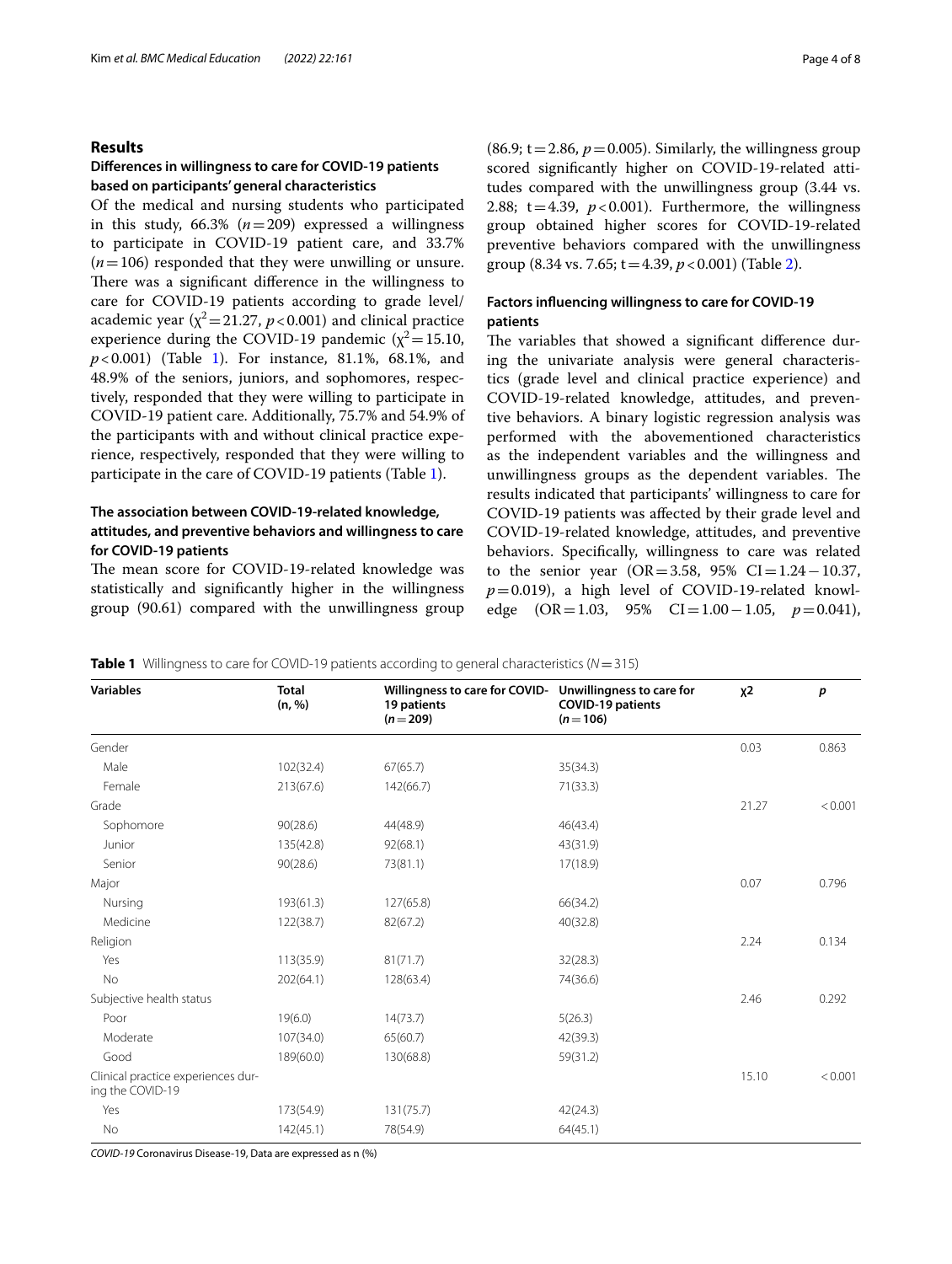| <b>Variables</b>     | Total           | Willingness to care for COVID- Unwillingness to care for<br>19 patients<br>$(n=209)$ | <b>COVID-19 patients</b><br>$(n=106)$ |      |         |  |
|----------------------|-----------------|--------------------------------------------------------------------------------------|---------------------------------------|------|---------|--|
| Knowledge            | $89.37 + 10.97$ | $90.61 \pm 9.13$                                                                     | $86.91 \pm 13.63$                     | 2.86 | 0.005   |  |
| Attitude             | $3.25 \pm 0.98$ | $3.44 \pm 0.80$                                                                      | $2.88 \pm 1.18$                       | 4.39 | < 0.001 |  |
| Preventive behaviors | $8.11 \pm 1.35$ | $8.34 \pm 1.03$                                                                      | $7.65 + 1.73$                         | 3.77 | < 0.001 |  |

<span id="page-4-0"></span>**Table 2** Knowledge, attitude, and preventive behaviors between the willingness group and unwillingness group (*N*=315)

*COVID-19* Coronavirus Disease-19, Data are expressed as mean ± standard deviation (SD)

<span id="page-4-1"></span>**Table 3** Factors infuencing willingness to care for COVID-19 patients (*N*=315)

| <b>Variables</b>              | В       | SE   | p       | OR   | 95% CI        |
|-------------------------------|---------|------|---------|------|---------------|
| Grade                         |         |      |         |      |               |
| Sophomore (reference)         |         |      |         |      |               |
| Junior                        | 0.42    | 0.39 | 0.287   | 1.52 | $0.70 - 3.29$ |
| Senior                        | 1.28    | 0.54 | 0.019   | 3.58 | 1.24-10.37    |
| Clinical practice experiences |         |      |         |      |               |
| Yes (Reference)               |         |      |         |      |               |
| No                            | $-0.08$ | 0.40 | 0.853   | 0.93 | $0.42 - 2.05$ |
| Knowledge                     | 0.03    | 0.01 | 0.041   | 1.03 | $1.00 - 1.05$ |
| Attitude                      | 0.49    | 0.14 | < 0.001 | 1.63 | $1.24 - 2.14$ |
| Preventive behaviors          | 0.35    | 1.00 | < 0.001 | 1.41 | $1.16 - 1.71$ |

*COVID-19* Coronavirus Disease-19, *SE* Standard error, *OR* Odds ratio, *CI* Confidence interva

an optimistic attitude that COVID-19 can be overcome (OR=1.63, 95% CI=1.24−2.14, *p*<0.001), and increased engagement in infection prevention behaviors (OR=1.41, 95% CI=1.16−1.71, *p*<0.001). Furthermore, the regression model signifcantly predicted the factors that afect participants' willingness to care for COVID-19 patients ( $\chi^2$  = 54.64, *p* < 0.001). The Nagelkerke coefficient of determination demonstrated an explanatory power of 22.1%. The classification accuracy of the model was found to be 70.2%. The results of the Hosmer–Lemeshow goodness-of-ft test did not reject the null hypothesis that there was no diference between the observed and predicted values ( $\chi^2$  = 18.01, *p* = 0.121), Thus, the model was determined to be suitable (Table [3\)](#page-4-1).

# **Discussion**

Of the medical and nursing students who participated in this study, only 66.3% expressed a willingness to care for patients with COVID-19. This percentage is lower than that obtained in previous studies that identifed students willing to respond to the significant demand for healthcare providers in the current pandemic; 74.2% of the medical and nursing students in a Spanish study [\[28](#page-7-0)], 71.18% of medical students in a survey across 74 countries [\[24\]](#page-6-23), and 80% of medical students from 10 medical

schools in Uganda reported that they were willing to join the medical workforce  $[29]$ . The results of the current and previous studies may be diferent because of the phrasing of the items and Likert response scales used for assessment, in addition to the period of data collection. Data for the previous studies were collected between March and April 2020, whereas the data for this study were collected in June 2020. Beginning in May 2020, the second wave of COVID-19 infection spread from the large cities to all the regional communities of South Korea [\[30](#page-7-2)]. During this time, 2.4% of the physicians and nurses were infected with COVID-19 as a result of treating patients and fulfilling other duties at the hospital  $[31]$  $[31]$ . The spread of COVID-19 throughout regional communities and the risk of infection posed by patients may have led to a sense of fear and anxiety in medical and nursing students [[32](#page-7-4), [33\]](#page-7-5). This may explain why more than 30% of the participants in this study were reluctant to care for patients with COVID-19.

In this study, more than half of the students (54.9%) had participated in clinical training during the pandemic, and a greater ratio of participants with clinical practice experience was found in the willingness group than in the unwillingness group. Previous studies have shown that willingness to volunteer during the COVID-19 pandemic was higher in medical students with clinical practice experience than in students without such experience [[34\]](#page-7-6). Additionally, 57.8% of physicians with experience in caring for COVID-19 patients in hospitals were willing to care for patients sufering from COVID-19 [\[25](#page-6-24)]. It is likely that students participate both directly and indirectly in treating patients during their clinical training  $[34]$ . Therefore, healthcare providers with experience in caring for patients during disaster situations are more willing to participate in providing healthcare during future disasters because they have gained evidencebased knowledge and training in disaster management and response strategies [[35](#page-7-7)]. Clinical training can help students prepare for and respond to disasters when they enter the professional workforce [\[36](#page-7-8)]. Moreover, since regular modes of training may not be feasible in disaster situations, educators in the healthcare feld must develop new approaches to clinical training that can function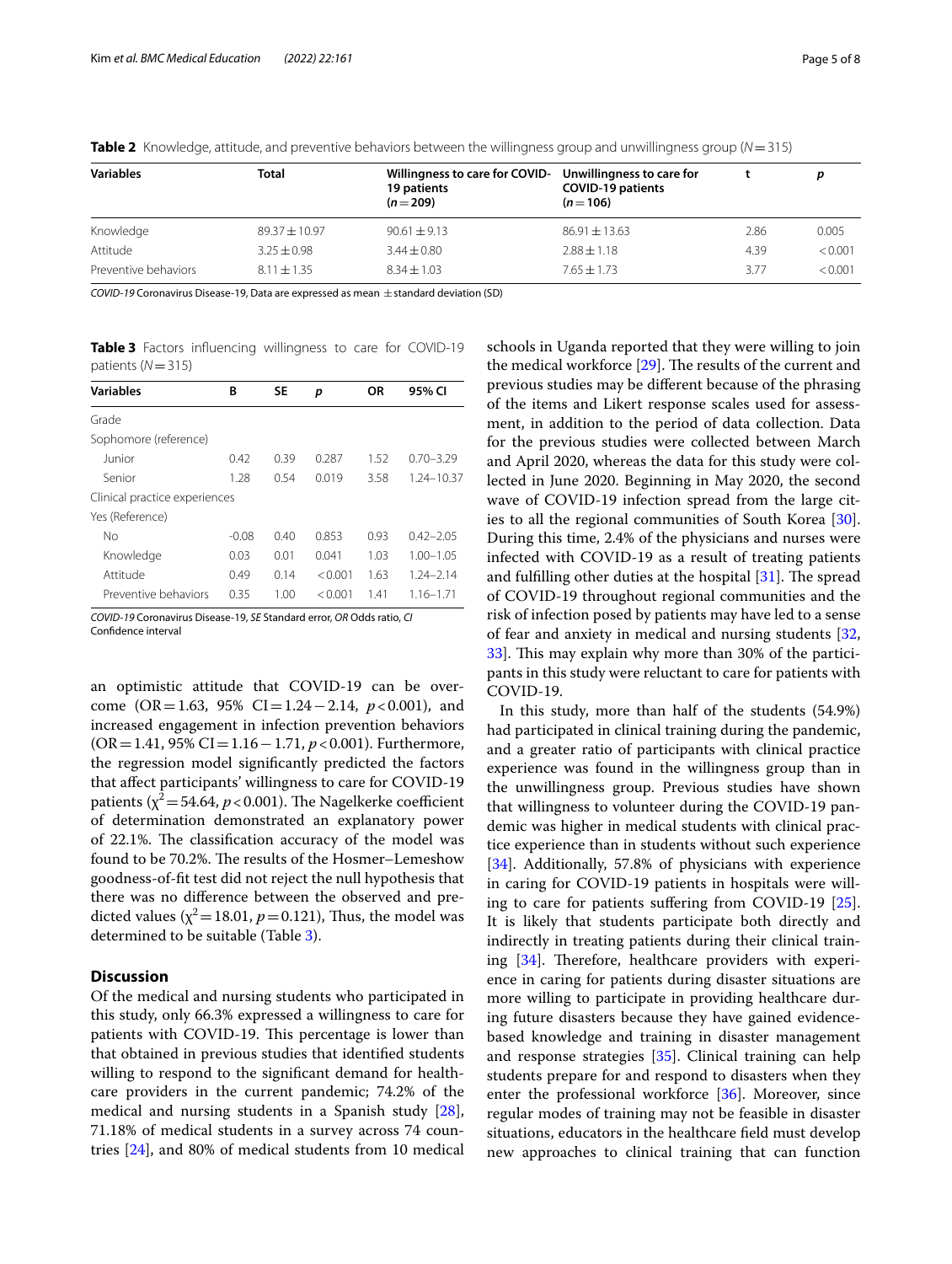even during disaster situations. For example, during the COVID-19 pandemic, the use of simulation-based virtual learning programs can be used to support students' ongoing clinical training and evaluation  $[37]$  $[37]$  $[37]$ . This is necessary to build a healthcare workforce with the ability to respond effectively to disasters [\[38\]](#page-7-10).

The scores for COVID-19-related knowledge, attitudes, and preventive behaviors were higher in the willingness group than in the unwillingness group. Participants' high levels of knowledge, optimistic attitude, and preventive behaviors were correlated with their willingness to care for COVID-19 patients. Several studies have examined the relationship between students' willingness to participate in patient care and their knowledge of infectious diseases, attitudes, and preventive behaviors [\[9](#page-6-8), [16,](#page-6-15) [25,](#page-6-24) [39,](#page-7-11) [40\]](#page-7-12). The findings of the current study suggest that the following factors may increase students' willingness to care for COVID-19 patients: understanding how COVID-19 is transmitted and how to minimize the risk of infection, maintaining infection prevention practices, and viewing government actions taken in response to the pandemic in a positive light. This study also demonstrated the relationship between students' grade level and their willingness to care for COVID-19 patients. Senior students are at a higher educational level than sophomores and have had greater theoretical and practical educational opportunities. This may be why they showed higher willingness to care for patients with COVID-19. Additionally, the implementation of appropriate educational programs can strengthen students' ability to man-age, prepare for, and respond to disasters [[36](#page-7-8)]. Attending courses on disaster preparedness and early training can enhance students' awareness and risk perception, thereby preparing them for potential disasters [\[41](#page-7-13)]. However, the disaster preparedness curriculum is defcient compared with that of other public health issues; there are insufficient disaster education and training programs for medical students [\[36](#page-7-8), [41\]](#page-7-13). Low levels of knowledge regarding COVID-19 due to an inadequate curriculum and lack of clinical practice opportunities, as well as negative attitudes and insufficient preventive behaviors may cause students to avoid caring for COVID-19 patients [\[15](#page-6-14)]. Given the positive correlation between advanced education levels and healthcare providers' willingness to respond to disasters [\[35](#page-7-7)], developing a curriculum for medical and nursing students that integrates emergency response training with COVID-19-related information and practices can efectively promote their willingness to participate in patient care  $[42]$  $[42]$ . Educators in the field of healthcare must utilize the abundant literature on COVID-19 to help sophomore and junior students gain a deeper understanding of the pathology and epidemiology of COVID-19, as well as the treatment and care required for COVID-19 patients; this can increase students' willingness to care for these patients.

During a pandemic such as COVID-19, a low level of willingness to participate in patient care among medical and nursing students may further burden an overloaded healthcare system, resulting in its eventual collapse. This has already been observed in many afected countries [\[9](#page-6-8),  $25, 35, 40$  $25, 35, 40$  $25, 35, 40$  $25, 35, 40$  $25, 35, 40$ . The effect of such a collapse would be more devastating in low- and middle-income countries. To deal with a disaster situation, any healthcare workforce preparation system must have a strategic, evidence-based plan in place. Addressing the factors that contribute to the willingness of medical and nursing students, as future healthcare workers, to participate might be a key component of such planning. Therefore, the findings of this study make a valuable contribution to the development of future intervention strategies to promote medical and nursing students' willingness to care for patients during a public health crisis.

#### **Limitations**

There are some limitations to this study. First, as the data were collected using online questionnaires, students who do not use the Internet were excluded from this process. Second, since the data were self-reported, the study is susceptible to social desirability bias and response inaccuracy. Third, this study did not investigate the physical and mental health issues or situational factors that may be related to participants' willingness to care for patients during the COVID-19 pandemic. Lastly, data were collected only from two regions of South Korea. Therefore, it may not be appropriate to generalize the results for the entire country. Future studies should consider various factors that may afect students' willingness to care for patients and include a larger number of medical and nursing students from more regions of South Korea in order to obtain representative and comprehensive results.

#### **Conclusion**

In this study, approximately two-thirds of the medical and nursing students in South Korea were willing to participate as frontline workers in the care of patients during the COVID-19 pandemic. A greater level of willingness to participate was related to the following factors: senior grade, clinical practice experience during the pandemic, higher levels of knowledge, an optimistic attitude, and preventive behaviors. The findings indicate the need to develop methods of clinical training that can be implemented even during disaster situations. Additionally, a curriculum to enhance disasters awareness must be prepared, so that students can be trained in disaster preparedness early on. Lastly, improving students' COVID-19-related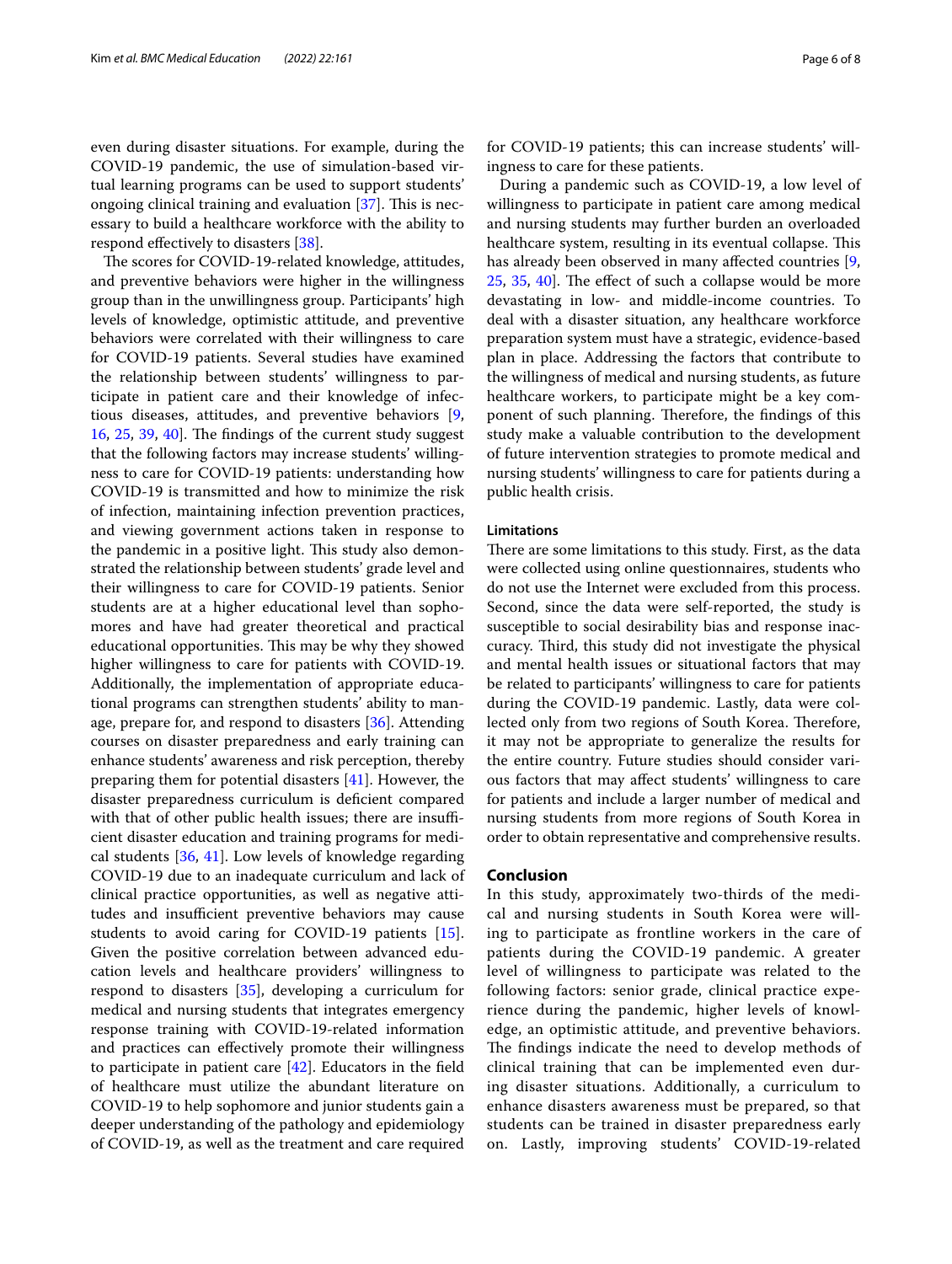# knowledge, attitudes, and preventive behaviors can lead to increased participation in patient care.

#### **Abbreviations**

COVID-19: Coronavirus disease 2019; SARS: Severe acute respiratory syndrome; MERS: Middle East respiratory syndrome.

#### **Acknowledgements**

Not applicable.

#### **Authors' contributions**

EA was involved in the design of the study and analysis of the data. EA and HR were involved in the design of the study and statistical analysis of the results. EA, HR, and BY were involved in drafting the manuscript. All authors have read and approved the manuscript.

#### **Funding**

Not applicable.

#### **Availability of data and materials**

The datasets generated and/or analyzed during the current study are available from the corresponding author on reasonable request. In H University, sensitive responses related to COVID-19 from students are considered as confdential information. Therefore, the data set cannot be deposited publicly.

### **Declarations**

### **Ethics approval and consent to participate**

This study was performed in line with the principles of the Declaration of Helsinki. Participants were informed about the anonymized use of the test results, and participation was voluntary. We gave them the opportunity to object to the use of their responses or data whenever they wanted. Approval was granted by the Ethics Committee of H University Institutional Review Board in South Korea.

#### **Consent for publication**

Not applicable.

#### **Competing interests**

The authors declare no potential competing interests with respect to the research, authorship, and/or publication of this article.

#### **Author details**

<sup>1</sup> Department of Nursing, Honam University, 417 Eodeung-daero, Gwangsan-gu, Gwangju 62399, Republic of Korea. <sup>2</sup> Department of Nursing, College of Medicine, Chosun University, 309 Pilmun-daero, Dong-gu, Gwangju 61452, Republic of Korea. <sup>3</sup> College of Nursing, Chonnam National University, 160 Baekseo-ro, Dong-gu, Gwangju, Republic of Korea.

#### Received: 26 July 2021 Accepted: 2 March 2022 Published online: 08 March 2022

#### **References**

- <span id="page-6-0"></span>1. Ruan S. Likelihood of survival of coronavirus disease 2019. Lancet Infect Dis. 2020;20(6):630–1.
- <span id="page-6-1"></span>Sudharsanan N, Didzun O, Bärnighausen T, Geldsetzer P. The contribution of the age distribution of cases to COVID-19 case fatality across countries. Ann Intern Med. 2020;173(9):714–20.
- <span id="page-6-2"></span>3. Mahase E. Coronavirus: covid-19 has killed more people than SARS and MERS combined, despite lower case fatality rate. BMJ. 2020;368:m641.
- <span id="page-6-3"></span>4. Pan Y, Guan H. Imaging changes in patients with 2019-nCov. Eur Radiol. 2020;30(7):3612–3.
- <span id="page-6-4"></span>5. Choi JY. COVID-19 in South Korea. Postgrad Med J. 2020;96(1137):399.
- <span id="page-6-5"></span>6. Dabholkar YG, Sagane BA, Dabholkar TY, Divity S. COVID19 infection in health care professionals: Risks, work-safety and psychological issues. Indian J Otolaryngol Head Neck Surg. 2020;72(4):1–6.
- <span id="page-6-6"></span>7. Boelen C. Coordinating medical education and health care systems: the power of the social accountability approach. Med Educ. 2018;52(1):96–102.
- <span id="page-6-7"></span>8. Dos Santos LM. How does COVID-19 pandemic infuence the sense of belonging and decision-making process of nursing students: The study of nursing students' experiences. Int J Environ Res Public Health. 2020;17(15):5603.
- <span id="page-6-8"></span>9. AlSaif HI, AlDhayan AZ, Alosaimi MM, Alanazi AZ, Alamri MN, Alshehri BA, et al. Willingness and self-perceived competence of fnal-year medical students to work as part of the healthcare workforce during the COVID-19 pandemic. Int J Gen Med. 2020;13:653–61.
- <span id="page-6-9"></span>10. Yu NZ, Li ZJ, Chong YM, Xu Y, Fan JP, Yang Y, et al. Chinese medical students' interest in COVID-19 pandemic. World J Virol. 2020;9(3):38–46.
- <span id="page-6-10"></span>11. Al Thobaity A, Alshammari F. Nurses on the frontline against the COVID-19 pandemic: An integrative review. Dubai Medical Journal. 2020;3:87–92.
- <span id="page-6-11"></span>12. Gohel KH, Patel PB, Shah PM, Patel JR, Pandit N, Raut A. Knowledge and perceptions about COVID-19 among the medical and allied health science students in India: An online cross-sectional survey. Clin Epidemiol Glob Health. 2020;9:104–9.
- <span id="page-6-12"></span>13. Haque A, Mumtaz S, Khattak O, Mumtaz R, Ahmed A. Comparing the preventive behavior of medical students and physicians in the era of COVID-19: Novel medical problems demand novel curricular interventions. Biochem Mol Biol Educ. 2020;48(5):473–81.
- <span id="page-6-13"></span>14. Soled D, Goel S, Barry D, Erfani P, Joseph N, Kochis M, et al. Medical student mobilization during a crisis: Lessons from a COVID-19 medical student response team. Acad Med. 2020;95(9):1384–7.
- <span id="page-6-14"></span>15. Patel R, Wattamwar K, Kanduri J, Nahass M, Yoon J, Oh J, et al. Health care student knowledge and willingness to work in infectious disease outbreaks. Disaster Med Public Health Prep. 2017;11(6):694–700.
- <span id="page-6-15"></span>16. Chilton JM, McNeill C, Alfred D. Survey of nursing students' self-reported knowledge of ebola virus disease, willingness to treat, and perceptions of their duty to treat. J Prof Nurs. 2016;32(6):487–93.
- <span id="page-6-16"></span>17. Gómez-Ibáñez R, Watson C, Leyva-Moral JM, Aguayo-González M, Granel N. Final-year nursing students called to work: Experiences of a rushed labour insertion during the COVID-19 pandemic. Nurse Educ Pract. 2020;49:102920.
- <span id="page-6-17"></span>18. Chen T, Wang Y, Hua L. "Pairing assistance": the effective way to solve the breakdown of health services system caused by COVID-19 pandemic. Int J Equity Health. 2020;19(1):68.
- <span id="page-6-18"></span>19. Raven J, Baral S, Wurie H, Witter S, Samai M, Paudel P, et al. What adaptation to research is needed following crises: a comparative, qualitative study of the health workforce in Sierra Leone and Nepal. Health Res Policy Syst. 2018;16(1):6.
- <span id="page-6-19"></span>20. Kim HR, Choi EY, Park SY, Kim EA. Factors infuencing preventive behavior against Coronavirus Disease 2019 (COVID-19) among medically inclined college students. J Korean Acad Fundam Nurs. 2020;27(4):428–37.
- <span id="page-6-20"></span>21. Zhong B-L, Luo W, Li H-M, Zhang Q-Q, Liu X-G, Li W-T, et al. Knowledge, attitudes, and practices towards COVID-19 among Chinese residents during the rapid rise period of the COVID-19 outbreak: a quick online cross-sectional survey. Int J Biol Sci. 2020;16(10):1745–52.
- <span id="page-6-21"></span>22. Saqlain M, Munir MM, Rehman SU, Gulzar A, Naz S, Ahmed Z, et al. Knowledge, attitude, practice and perceived barriers among healthcare workers regarding COVID-19: A cross-sectional survey from Pakistan. J Hosp Infect. 2020;105(3):419–23.
- <span id="page-6-22"></span>23. Shi Y, Wang J, Yang Y, Wang Z, Wang G, Hashimoto K, et al. Knowledge and attitudes of medical staff in Chinese psychiatric hospitals regarding COVID-19. Brain Behav Immun Health. 2020;4:100064.
- <span id="page-6-23"></span>24. Michno DA, Tan J, Adelekan A, Konczalik W, Woollard ACS. How can we help? Medical students' views on their role in the COVID-19 pandemic. J Public Health. 2021;43(3):479-89.
- <span id="page-6-24"></span>25. Raf MA, Hasan MT, Azad DT, Alam SF, Podder V, Hossain S, et al. Willingness to work during initial lockdown due to COVID-19 pandemic: Study based on an online survey among physicians of Bangladesh. PLoS One. 2021;16(2):e0245885.
- <span id="page-6-25"></span>26. Taghrir MH, Borazjani R, Shiraly R. COVID-19 and Iranian medical students; A survey on their related-knowledge, preventive behaviors and risk perception. Arch Iran Med. 2020;23(4):249–54.
- <span id="page-6-26"></span>27. Peng Y, Pei C, Zheng Y, Wang J, Zhang K, Zheng Z, et al. A cross-sectional survey of knowledge, attitude and practice associated with COVID-19 among undergraduate students in China. BMC Public Health. 2020;20(1):1292.